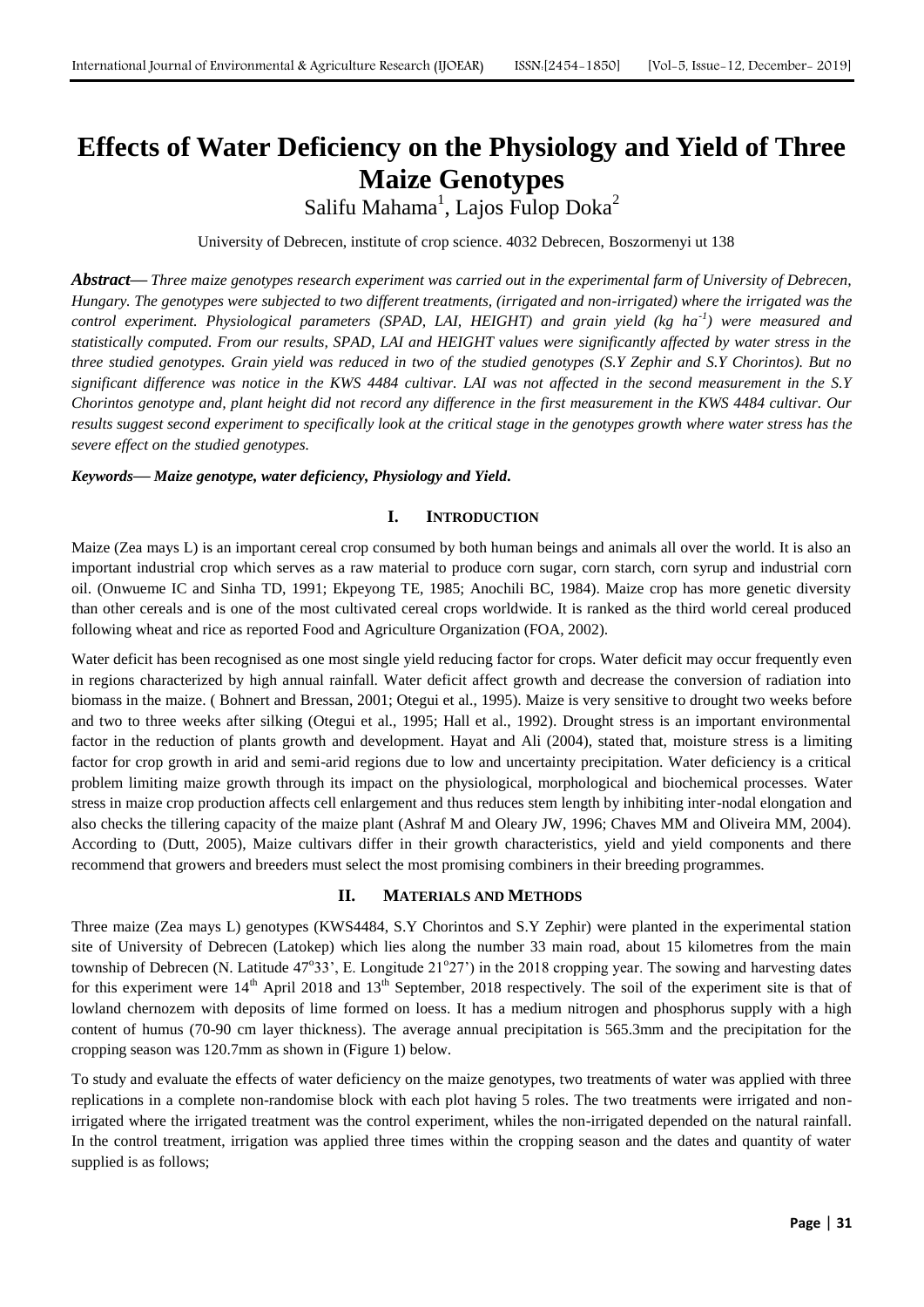June  $5^{\text{th}}$ , 2018: 50mm June  $24^{\text{th}}$ , 2018:50mm July 20th , 2018:25mm.

The chlorophyll content was measured using SPAD-502 plus (Konica Minolta, Japan) at three different stages in the maize growing period (V12, VT and R1). Leaf Area Index (LAI) values were measured using SS1-Sunscan Canopy Analysis System (Delta-T Devices, UK). Plant height was manually measured using a long ruler just before harvest. All measurements were randomly done on 10 plants from each plot from the experimental field.

Statistical analysis of data was done using SPSS version 22 software and an independent sample T-Test was used to compare the means.

The aim for this current experiment was to study the effects of water stress on the chlorophyll parameters, plant height and yield on different maize genotypes under irrigation and non-irrigation conditions.



**FIGURE 1: Precipitation (mm) and Temperature (<sup>O</sup>C) data from the experimental site (Debrecen - Latokep)**

# **III. RESULTS AND DISCUSSION**

Results from the analysis date from this experiment showed that, chlorophyll (SPAD) content was lower in the non-irrigated treatments in all the three genotypes under study compared to the control experiment (irrigated). The mean difference was significantly noticed at the third measurement (Silking stage (R1)) for the genotype KWS 4484 and S.Y Zephir and at the second measurement (Tassel stage (TV)) for the S.Y Chorintos genotype as recorded in table 1 below. Water deficiency in maize crop production is one of the main factors limiting photosynthetic activities of the plant (Malakouti et al., 2005). Findings of Zobayed et al. (2005) has it that, chlorophyll concentration is an index for evaluation and there, a decrease of its concentration could be considered as non-stomata limiting factor under drought stress conditions. Kuroda et al., 1990 also reported a decrease in chlorophyll content mean value under drought stress condition. The reduction in chlorophyll in the drought stressed treatments could be as a result the proline in the plant tissues which has missed water, since water is needed for by plants for their physiologically and biochemical activities. Plants need a maximum amount of water to maintain their chlorophyll activities (Bohrani and Habili, 1992).

Leaf Area Index (LAI) was lower for the drought stressed maize plants in two genotypes (KWS 4484 and S.Y Zephir) in the first and third measurements respectively compared to the control experiment which had supplementary water applied through irrigation. The genotype S.Y Chorintos was however not affected in all the three measurement dates as shown in the (table1) below. Water stress significantly reduced leaf area index in this research due to reduction in cell division and this may reduce plant turgor pressure and cell expansion, thus resulting in dry mass being contain within a smaller leaf area and increasing the density of leaves (Hsiao, 1973; Rascio et al., 1990).

Means comparison as seen in (table1) below shows an increase in the drought stress resulted in a significant decrease in the leaf area index and this findings coincided with other research finding such as that of (Nouri and Ehsanzadeh, 2007; Saberali et al.,2007; Pandey et al.,2000 ) all reported significant reduction in maize under drought stress condition. Ritchie, 1987 also reported that, there was difference between irrigated and drought stress at the end of the growing season whereby plants under stress conditions lost the leaf area. The genotype LAI means comparison showed that the KWS 4484 had the highest rate of LAI (3.89) and the S.Y Zephir genotype had the lowest LAI rate (2.51) under the irrigated regime whereas under the drought stress treatment, S.Y Zephir genotype had the highest LAI value rate of (3.40) and KWS 4484 had the lowest mean value rate of (1.86).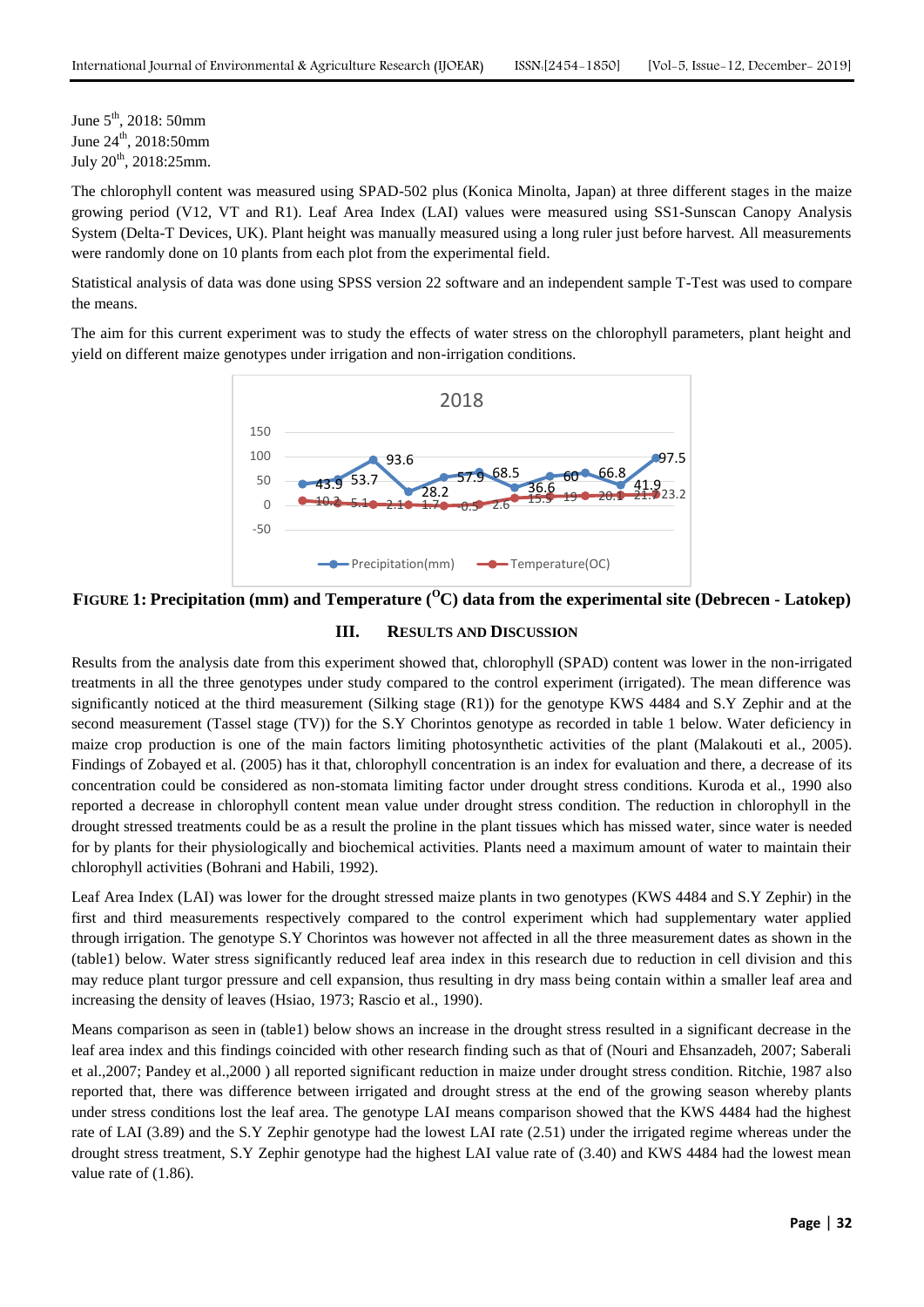| <b>KWS 4484</b>   |                          | <b>MEAN</b> | Independent<br><b>Sample Test</b> |                        | WATER DEFICIENCY EFFECT ON THE PHYSIOLOGICAL PARAMETERS AND YIELD ON THREE MAIZE GENOTYPES |                                                                                                  |             | <b>Independent</b><br><b>Sample Test</b> |                      |                   |                          |             | <b>Independent</b><br><b>Sample Test</b> |                        |
|-------------------|--------------------------|-------------|-----------------------------------|------------------------|--------------------------------------------------------------------------------------------|--------------------------------------------------------------------------------------------------|-------------|------------------------------------------|----------------------|-------------------|--------------------------|-------------|------------------------------------------|------------------------|
|                   |                          |             | $\mathbf{t}$                      | $Sig. (2 -$<br>tailed) |                                                                                            | <b>S.Y ZEPHIR</b>                                                                                | <b>MEAN</b> |                                          | $Sig.(2-$<br>tailed) |                   | <b>S.Y CHORINTOS</b>     | <b>MEAN</b> |                                          | $Sig. (2 -$<br>tailed) |
|                   | <b>IRRIGATED</b>         | 56.90       |                                   |                        |                                                                                            | <b>IRRIGATED</b>                                                                                 | 61.20       |                                          |                      |                   | <b>IRRIGATED</b>         | 64.80       |                                          |                        |
| <b>SPAD1</b>      | NON-<br><b>IRRIGATED</b> | 57.57       | .242                              | .821                   | <b>SPAD1</b>                                                                               | NON-<br><b>IRRIGATED</b>                                                                         | 59.00       | $-1.851$                                 | .138                 | SPAD <sub>1</sub> | NON-<br><b>IRRIGATED</b> | 64.37       | $-.341$                                  | .750                   |
|                   | <b>IRRIGATED</b>         | 63.00       |                                   |                        |                                                                                            | <b>IRRIGATED</b>                                                                                 | 65.20       |                                          |                      |                   | <b>IRRIGATED</b>         | 72.33       |                                          |                        |
| SPAD <sub>2</sub> | NON-<br><b>IRRIGATED</b> | 66.77       | 1.839                             | .140                   | SPAD <sub>2</sub>                                                                          | NON-<br><b>IRRIGATED</b>                                                                         | 63.40       | $-1.724$                                 | .160                 | SPAD <sub>2</sub> | NON-<br><b>IRRIGATED</b> | 55.67       | 6.682                                    | .003                   |
|                   | <b>IRRIGATED</b>         | 76.80       |                                   |                        |                                                                                            | <b>IRRIGATED</b>                                                                                 | 70.93       |                                          |                      |                   | <b>IRRIGATED</b>         | 65.03       |                                          |                        |
| <b>SPAD 3</b>     | NON-<br><b>IRRIGATED</b> | 62.63       | 3.337                             | .029                   | SPAD <sub>3</sub>                                                                          | NON-<br><b>IRRIGATED</b>                                                                         | 58.37       | $-6.813$                                 | .002                 | <b>SPAD 3</b>     | NON-<br><b>IRRIGATED</b> | 60.33       | 1.279                                    | .270                   |
|                   | <b>IRRIGATED</b>         | 2.46        |                                   |                        |                                                                                            | <b>IRRIGATED</b>                                                                                 | 2.51        |                                          |                      |                   | <b>IRRIGATED</b>         | 2.71        |                                          |                        |
| LAI <sub>1</sub>  | NON-<br><b>IRRIGATED</b> | 1.87        | 2.997                             | .040                   | LAI <sub>1</sub>                                                                           | NON-<br><b>IRRIGATED</b>                                                                         | 2.21        | $-1.176$                                 | .305                 | LAI <sub>1</sub>  | NON-<br><b>IRRIGATED</b> | 2.07        | 1.938                                    | .125                   |
|                   | <b>IRRIGATED</b>         | 3.18        |                                   |                        |                                                                                            | <b>IRRIGATED</b>                                                                                 | 2.99        |                                          |                      |                   | <b>IRRIGATED</b>         | 3.05        |                                          |                        |
| LAI <sub>2</sub>  | NON-<br><b>IRRIGATED</b> | 2.67        | $-.683$                           | .532                   | LAI <sub>2</sub>                                                                           | NON-<br><b>IRRIGATED</b>                                                                         | 3.40        | 1.046                                    | .355                 | LAI <sub>2</sub>  | NON-<br><b>IRRIGATED</b> | 2.29        | 1.880                                    | .133                   |
|                   | <b>IRRIGATED</b>         | 3.89        |                                   |                        |                                                                                            | <b>IRRIGATED</b>                                                                                 | 3.86        |                                          |                      |                   | <b>IRRIGATED</b>         | 2.92        |                                          |                        |
| LAI <sub>3</sub>  | NON-<br><b>IRRIGATED</b> | 2.72        | 2.009                             | .115                   | LAI <sub>3</sub>                                                                           | NON-<br><b>IRRIGATED</b>                                                                         | 2.81        | $-3.210$                                 | .033                 | LAI <sub>3</sub>  | NON-<br><b>IRRIGATED</b> | 2.86        | $-.430$                                  | .689                   |
|                   | <b>IRRIGATED</b>         | 291.33      |                                   |                        |                                                                                            | <b>IRRIGATED</b>                                                                                 | 352.67      |                                          |                      |                   | <b>IRRIGATED</b>         | 295.00      |                                          |                        |
| <b>HEIGHT</b>     | NON-<br><b>IRRIGATED</b> | 287.33      | $-.791$                           | .474                   | <b>HEIGHT</b>                                                                              | NON-<br><b>IRRIGATED</b>                                                                         | 276.00      | .3.902                                   | .018                 | <b>HEIGHT</b>     | NON-<br><b>IRRIGATED</b> | 285.00      | 6.547                                    | .003                   |
|                   | <b>IRRIGATED</b>         | 16106.3     |                                   |                        |                                                                                            | <b>IRRIGATED</b>                                                                                 | 16995.7     |                                          |                      |                   | <b>IRRIGATED</b>         | 26401.0     |                                          |                        |
| <b>YIELD</b>      | NON-<br><b>IRRIGATED</b> | 13232.7     | 1.023                             | .364                   | <b>YIELD</b>                                                                               | NON-<br><b>IRRIGATED</b><br>$\mathbf{p} \alpha \mathbf{r} \mathbf{p}$ $\cdots$ $\alpha$ $\alpha$ | 10552.0     | 2.921                                    | .043                 | <b>YIELD</b>      | NON-<br><b>IRRIGATED</b> | 13928.7     | 3.681                                    | .021                   |

**TABLE 1** WATER DEFICIENCY FEEDOT ON THE DIVISION OCICAL BARAMETERS AND VIELD ON THREE MAIZE CENOTYDES

*BOLD: is significant at P<0.05*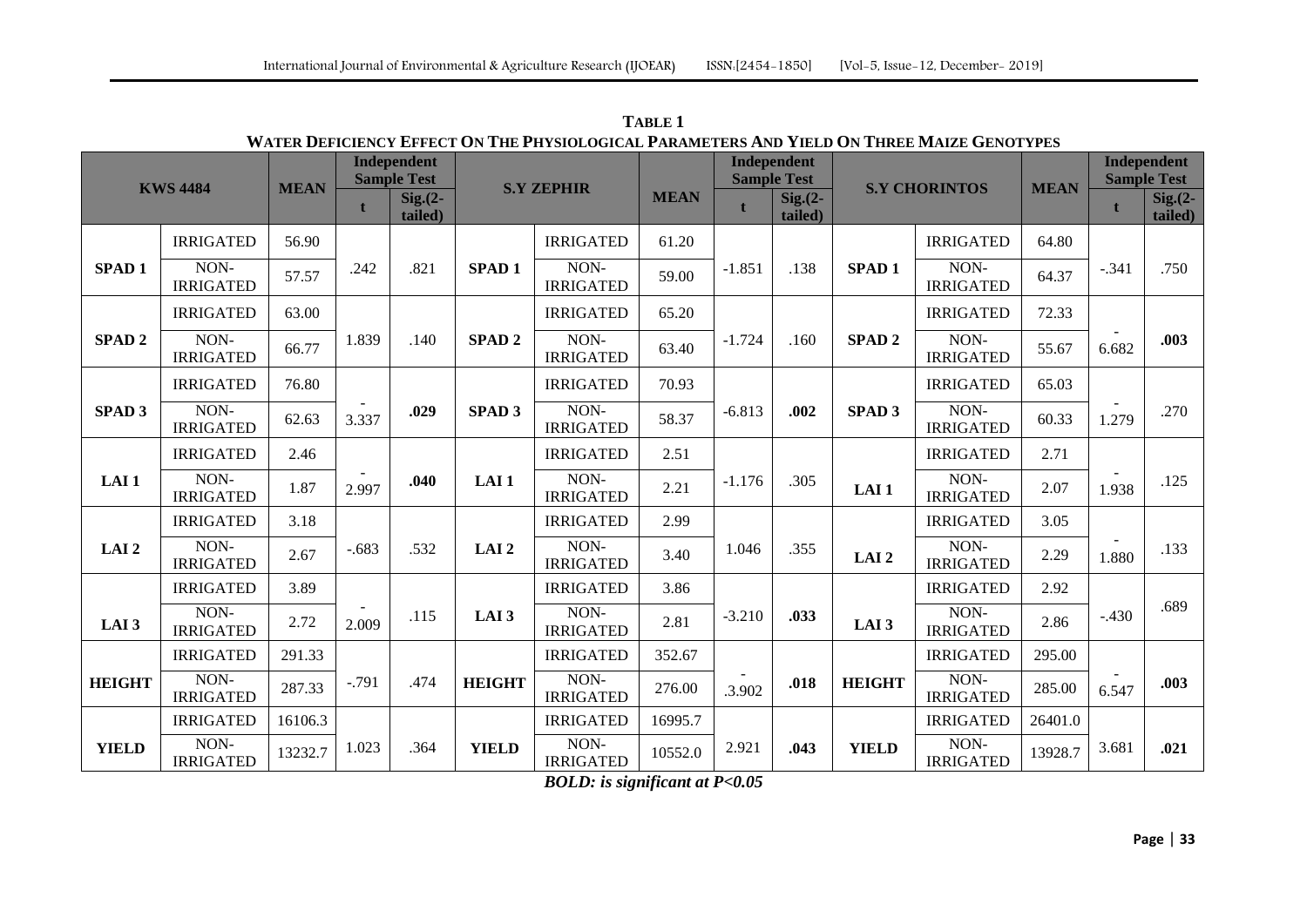In this experiment, plant height of two maize genotypes (S.Y Zephir and S.Y Chorintos) were significantly affected by water stress as they showed greater mean value compared to the well irrigated genotypes whereas the KWA 4484 genotype was not significantly affected even though the irrigate treatment had a higher mean value (291.33) against the water stress treatment crop (287.33). The difference in plant height in this study is in consistent with the results of Sarvar and Ali, 1999 who studied the impact of drought stress on two maize genotypes and reported plant height reduction in both genotypes. El Neomani et al., 1990 also recorded a drastic decrease in maize plant height under water stress situation and reported that, at the beginning of rapid growth, stress drastically reduces maize height although dry matter production depends on levels of photo-assimilate product. This reduces the amount of photo-assimilate during grain filling in the maize ear. This current study also relates to that of Sionit and Kramer (1977) who recorded no significant difference in in plant height under water stress (Genotype KWS 4484) as observed in (table1). Other researchers whose results are in consistent with this current study included (Pandey et al., 2000; Yazar et al., 2002 and Denmead and Show, 1960).

Maize plant yield was higher for the control experiment (irrigated) compared to the water deficient regime in all the three genotypes studied. Significant difference was recorded for the genotypes S.Y Zephir and S.Y Chrorintos. There was no significant difference in 4484 genotypes although the irrigated treatment had a high value; this value was statistically not significant (Table 1). This study agreed with previous studies which reported maize grain yield reduction under drought stress situation. Chimenti et al. (2002) and Erdem et al. (2006) have both reported grain yield and weight of 1000 grain decreased in with an increase in drought stress. Karam et al. (2007) indicated that, with increasing in drought stress, leaf area index, grain yield and its components were significantly reduced. Environmental stresses in the form of heat intensity and nutrient unavailability to plants because of water deficiency could be a major driver causing plants yield reduction in this study.

## **IV. CONCLUSION**

The effects of water deficiency on the physiological parameter and grain yield on maize cannot be over emphasized as the results in this study showed different reaction by the different maize genotypes used for this experiment. This study confirms that irrigation significantly affect chlorophyll measurement in all the three genotypes. Leaf area index was affected by water stress in KWS 4484 and S.Y Zephir genotypes but S.Y Chrorintos was not affected. Water deficit also significantly affected maize height except KWS 4484 genotype. The effects of this physiological parameters translated to the maize grain yield which resulted in the reduction in yield in all the studied genotypes under the drought stress treatments and was significantly noticed in the S.Y Zephir and S.Y Chrorintos genotypes in this study. This experiment could be repeated to further investigate the critically sensitive stages of this genotype's growth to water stress for one year of study is not enough to conclude of definite results, although it gives an initial understanding of drought effect on maize genotypes.

#### **REFERENCES**

- [1] B.C Anochili, Food crop production. Tropical Agriculture Handbook, Macmillan Publishers, 1984, pp:18-22.
- [2] M.Ashraf and J.W Oleary, Effect of drought stress on growth, water relations and gas exchange of two lines of sunflower differing in degree of salt tolerance. Int. J. Plant Sci, 1996, 157: 729-732.
- [3] H.J. Bohnert,, and Bressan R.A., Abiotic stresses, plant reactions, and new approaches towards understanding stress tolerance. In: *Crop Science: Progress and Prospects*, eds. J. Noesberger, H. H. Geiger, and P. C. Struik,Wallingford, UK: CABI. 2001, pp. 81– 100.
- [4] M.Bohraniand N.Habili, Physiology of plants and their cells. Translation. Chamran University publication, 1992,pp. 20-34
- [5] M.M Chaves and M.M Oliveira, Mechanisms underlying plant resilience to water deficits: prospects for water saving agriculture. J. Exp. Bot, 2004, 55: 2365–238.
- [6] C.A Chimenti, J.Pearson and A. J. Hall, Osmotic adjustment and yield maintenance under drought in sunflower. Field Crop Res. 2002, 75: 235-246.
- [7] O.T. Denmead and R.H. Show, The effect of soil moisture stress at different stages of growth on the development and yield of corn. Agronomy J.,1960, 52: 272-274
- S. Dutt, A Handbook of Agriculture. ABD Publishers, India.2005, Pp 116-118.
- [9] T.E Ekpeyong, Proximate and mineral values of Nigerian maize varieties. Nigerian Agricultural Journal, 1985, 20: 197.
- [10] El Neomani, A.A., H.A. El Zeyny and A.K. Abd El Halim, Response of maize (Zea mays L.) to irrigation intervals under different levels of nitrogen fertilization. Egyptian J. Agronomy, 1990, 15: 147-158.
- [11] T. Erdem, Y. Erdem, A. H. Orta and H. Okursoy, Use of a crop water stress index for scheduling the irrigation of sunflower (Helianthus annuus L.). Turk. J. Agric. For.2006, 30: 11-20
- [12] FAO., Fertilizer and the future. IFA/FAO Agriculture Conference on Global food security and the role ofSustainability Fertilization. Rome, Italy. 16th-20th March,2003, pp 1-2.